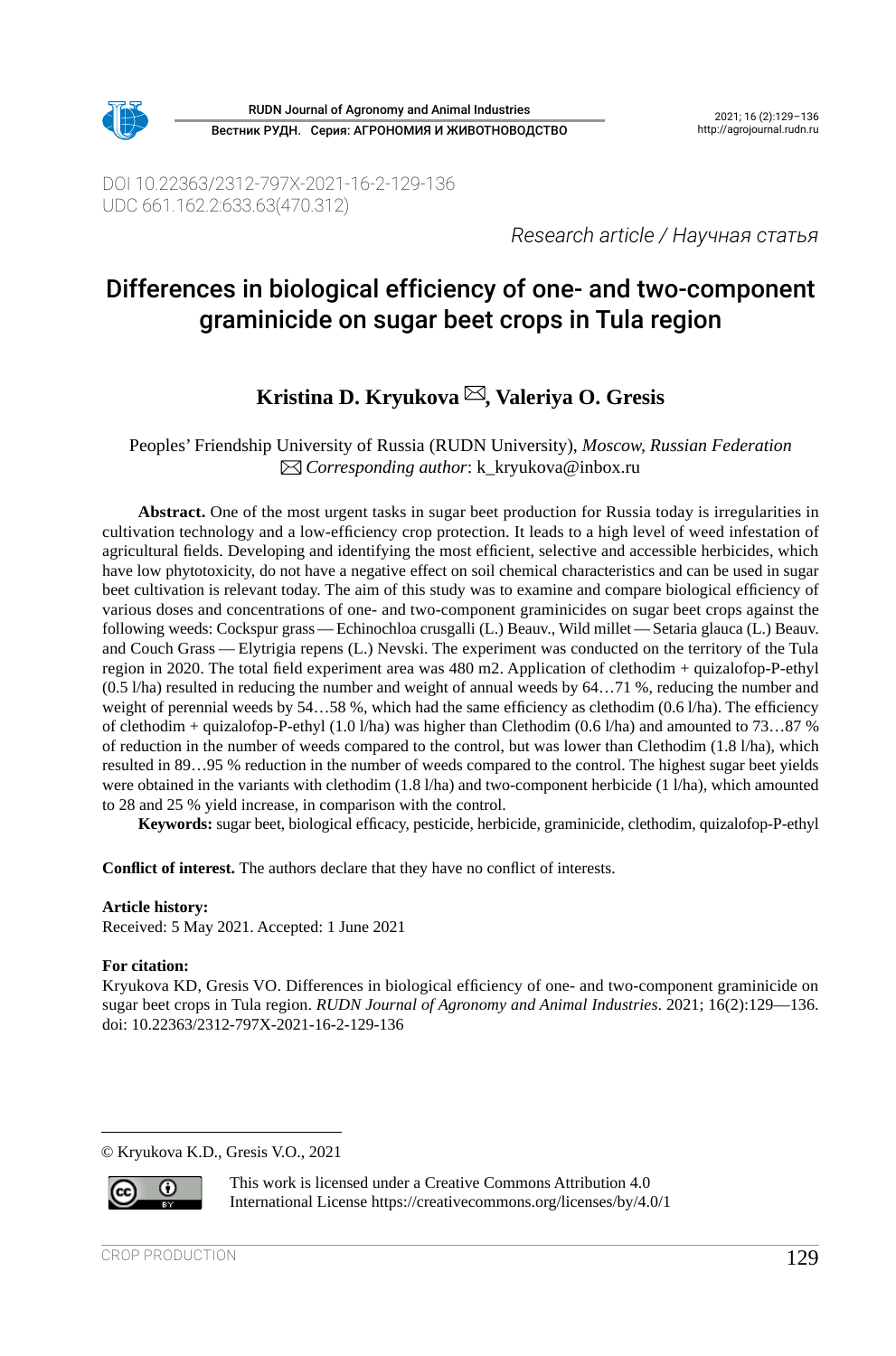## Introduction

Sugar beet is one of the most important industrial crops in Russia and has a great national and economic importance. The main advantage of sugar beet is high yields and productivity, which can reach 50 t/ha, depending on the region, the cultivation technology and cultivar characteristics [1, 2].

Sugar beet is a highly weed-sensitive crop. There are over 75 species of weeds that cause significant damage to sugar beet production. In turn, human economic activity leads to changes in the stable species composition of weeds in a field community [3—5].

Nowadays, highly profitable sugar beet production is impossible without the integrated crop protection system against weeds. Integrated protection includes a complex of agrotechnical, biological, chemical and other methods of weed control. First of all, the main task is to regulate the number of harmful objects on sugar beet crops to the threshold of economic harmfulness [6].

In Russia, there is a high weed infestation of fields, which is associated with a violation of crop rotation rules, soil cultivation systems, a decrease in the use of chemical herbicides, and, the number of such fields is growing [3—5]. According to various sources, there are no production fields in the country without weeds. About 75 % of the area requires constant weed control and a lot of appropriate measures [5].

Number of weed seeds in the arable soil layer increased 1.5 fold in beet-growing regions [1]. The number and species composition of weeds is also increasing, including perennial and harmful weeds [7—11].

In this study, a field experiment was carried out on sugar beets using graminicides based on clethodim and a mixture of clethodim with quizalofop-P-ethyl [12]. These active substances have proven effectiveness in many countries, have a high biological efficiency and do not harm sugar beet plants [13—19].

Thus, developing and identifying the most efficient, selective and accessible herbicides, which have low phytotoxicity, do not have a negative effect on soil chemical properties and can be used in sugar beet cultivation is relevant today [1, 5, 6].

**The aim of this study** was to examine and to compare biological efficiency of various doses and concentrations of one- and two-component graminicides against annual and perennial cereal weeds on sugar beet crops in the Tula region (active substances: clethodim; clethodim + quizalofop-P‑ethyl).

## Materials and methods

The objects were plots and weeds in the sugar beet field in the Tula region. The research subjects were the following harmful objects:

1. Couch Grass — *Elytrigia repens* (L.) Nevski.

2. Cockspur grass — *Echinochloa crusgalli* (L.) Beauv.

3. Wild millet — *Setaria glauca* (L.) Beauv.

The cultivated plants were sugar beets (*Beta vulgaris* L.) of one-seeded mid-ripening sugary hybrid — 'Okean'.

Seeding rate: 1.1 sowing unit. Plant growth stage treated: 4—6 true leaves. Forecrop: winter wheat. Tillage: in autumn - plowing to a depth of 25 cm, in spring presowing harrowing and cultivation.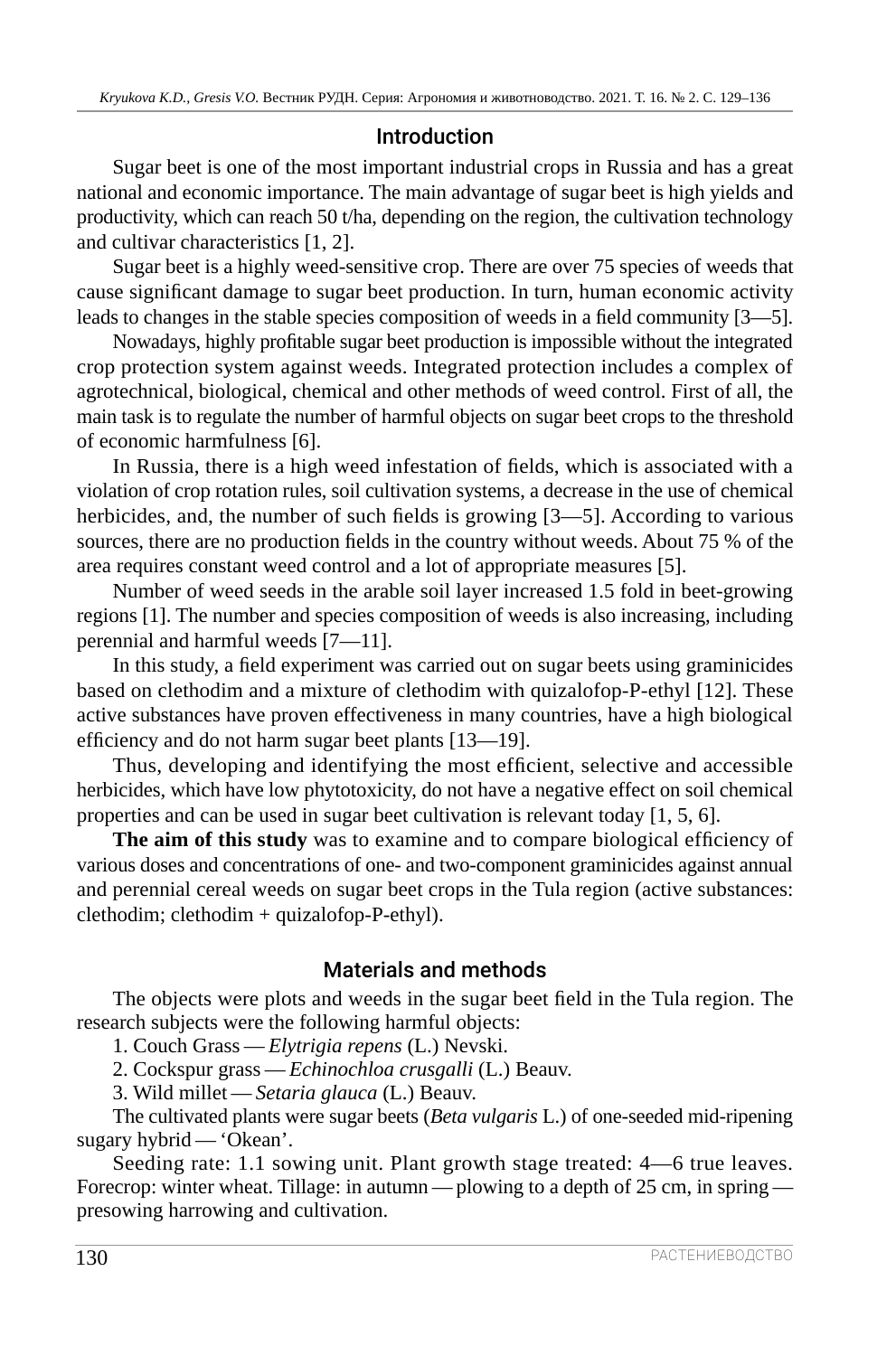The experiment has variants:

1. Control (without any chemical graminicide treatment).

2. Graminicide with active ingredient of clethodim (120 g/l). Application rate: 0.6 l/ha.

3. Graminicide based on clethodim (120 g/l). Application rate: 1.8 l/ha.

4. Graminicide based on clethodim and quizalofop-P-ethyl (140  $g/l + 70 g/l$ , respectively). Application rate: 0.5 l/ha.

5. Graminicide based on clethodim and quizalofop-P-ethyl (140  $g/l + 70 g/l$ , respectively). Application rate: 1.0 l/ha.

Consumption of working solution: 200 l/ha. Frequency of treatments: 1. Spraying was carried out in the phase of 2…4 leaves in weeds and regardless of the growth stage of sugar beet plants. The period of herbicide action: during the growing season.

The total field experiment area was  $480 \text{ m}^2$ . The size of each experimental plot was 60  $\mathrm{m}^2$ , and the record plot was 24  $\mathrm{m}^2$ . The protective stripes were 3 meters wide and were not counted.

Quantitative-weighting method was used on accounting sites with a size of 1.0  $m<sup>2</sup>$  on each plot of the experiment. Counting the yield was carried out by a mechanical method from the entire area of the plots, statistical data processing — the technique of analysis of variance (ANOVA). The counts of harmful objects (weeds) were carried out before treatment, 30 and 45 days after treatment, and before harvesting.

## Results and discussion

The influence of one- and two-component graminicide with different consumption rates on the total weed infestation of sugar beet crops and on certain types of weeds is shown in Table 1 and 2.

*Table 1*

|                                                                        |       | Decrease of weeds, % to control |             |             |  |
|------------------------------------------------------------------------|-------|---------------------------------|-------------|-------------|--|
| Variant                                                                | Date  | Cockspur grass                  | Wild millet | Couch grass |  |
|                                                                        | 17.07 | 50                              | 67          | 56          |  |
| 1. Clethodim, 120 g/l, rate $-$ 0.6 l/ha                               | 01.08 | 68                              | 66          | 58          |  |
|                                                                        | 23.09 | 72                              | 78          | 67          |  |
|                                                                        | 17.07 | 94                              | 97          | 93          |  |
| 2. Clethodim, 120 g/l, rate $-$ 1.8 l/ha                               | 01.08 | 99                              | 98          | 97          |  |
|                                                                        | 23.09 | 100                             | 100         | 98          |  |
|                                                                        | 17.07 | 75                              | 73          | 61          |  |
| 3. Clethodim, 140 g/l + quizalofop-P-ethyl 70 g/l,<br>rate $-0.5$ I/ha | 01.08 | 73                              | 73          | 58          |  |
|                                                                        | 23.09 | 82                              | 76          | 62          |  |
|                                                                        | 17.07 | 96                              | 85          | 80          |  |
| 4. Clethodim, 140 g/l + quizalofop-P-ethyl 70 g/l,<br>rate $-1.0$ I/ha | 01.08 | 97                              | 90          | 81          |  |
|                                                                        | 23.09 | 97                              | 93          | 91          |  |
|                                                                        | 17.07 | 21                              | 41          | 23          |  |
| 5. Control*                                                            | 01.08 | 23                              | 42          | 25          |  |
|                                                                        | 23.09 | 20                              | 42          | 22          |  |

Effect of graminicides on weeds (Tula region, 2020)

\*The control contains data on the number of weeds, plants/m2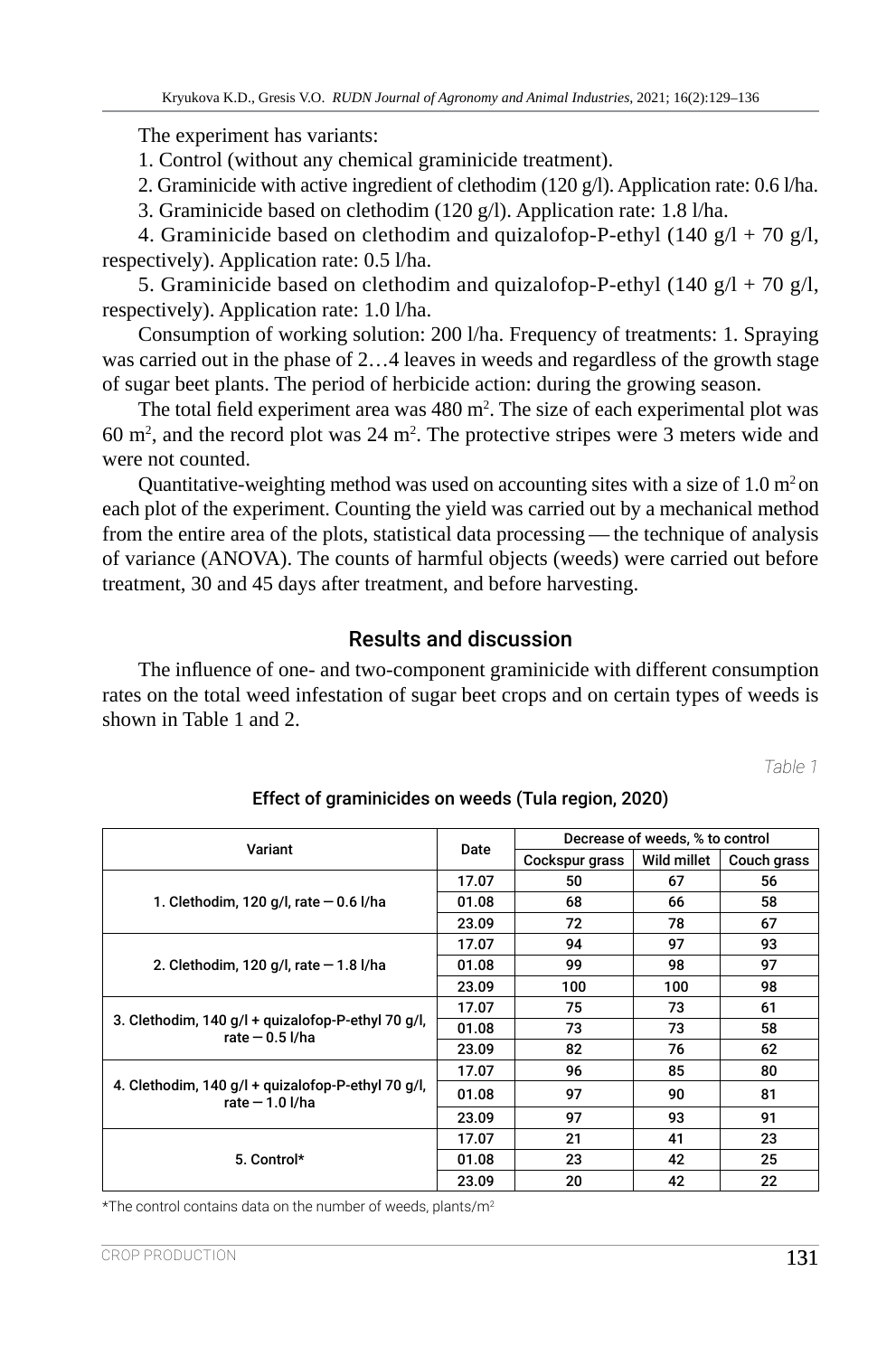*Table 2*

|                                                                                          | Date  | Number of weeds |                |                           | <b>Weed mass</b> |                  |           |                           |           |
|------------------------------------------------------------------------------------------|-------|-----------------|----------------|---------------------------|------------------|------------------|-----------|---------------------------|-----------|
| Variant                                                                                  |       | Plants/ $m^2$   |                | Decrease, %<br>to control |                  | G/m <sup>2</sup> |           | Decrease, %<br>to control |           |
|                                                                                          |       | Annual          | Perennial      | Annual                    | Perennial        | Annual           | Perennial | Annual                    | Perennial |
| 1. Clethodim,<br>120 g/l, rate $-$<br>$0.6$ I/ha                                         | 17.07 | 22              | 10             | 62                        | 56               | 63               | 48        | 68                        | 59        |
|                                                                                          | 01.08 | 18              | 9              | 67                        | 58               | 59               | 43        | 72                        | 64        |
|                                                                                          | 23.09 | 16              | 8              | 74                        | 67               |                  |           |                           |           |
| 2. Clethodim,<br>120 g/l, rate $-$<br>$1.8$ $I/ha$                                       | 17.07 | 13              | 4              | 96                        | 93               | 23               | 9         | 88                        | 92        |
|                                                                                          | 01.08 | 10              | $\overline{2}$ | 98                        | 97               | 18               | 6         | 92                        | 95        |
|                                                                                          | 23.09 | $\overline{7}$  | 1              | 100                       | 98               |                  |           |                           |           |
| 3. Clethodim,<br>140 $q/l +$<br>quizalofop-<br>P-ethyl 70 g/l,<br>rate $-$<br>$0.5$ I/ha | 17.07 | 21              | 11             | 74                        | 61               | 71               | 54        | 64                        | 53        |
|                                                                                          | 01.08 | 19              | 10             | 73                        | 58               | 63               | 51        | 70                        | 58        |
|                                                                                          | 23.09 | 15              | 9              | 79                        | 62               |                  |           |                           |           |
| 4. Clethodim,<br>140 g/l +<br>quizalofop-<br>P-ethyl 70 g/l,<br>$rate -$<br>1.0 l/ha     | 17.07 | 15              | 11             | 92                        | 80               | 37               | 43        | 81                        | 63        |
|                                                                                          | 01.08 | 11              | 8              | 93                        | 81               | 28               | 35        | 87                        | 71        |
|                                                                                          | 23.09 | 7               | 5              | 94                        | 91               |                  |           |                           |           |
| 5. Control                                                                               | 17.07 | 62              | 23             |                           |                  | 195              | 116       |                           |           |
|                                                                                          | 01.08 | 65              | 25             |                           |                  | 212              | 120       |                           |           |
|                                                                                          | 23.09 | 62              | 22             |                           |                  |                  |           |                           |           |

### Influence of active ingredients and their rates and concentrations on total weed infestation of sugar beet crops (Tula region, 2020)

In variants without any chemical graminicide treatments and using only mechanical treatment of crops, the number of studied annual cereal weeds has reached about 65 or more plants per 1  $m^2$ , and the number of perennial cereal weeds has reached about 25 plants and more per  $1 \text{ m}^2$ .

The initial infestation of sugar beet crops with Setaria weeds averaged 41 plants per 1 m<sup>2</sup>, Cockspur grass averaged 21 plants per 1 m<sup>2</sup>, and for Couch Grass the average infestation was 23 weeds per 1  $m^2$ .

Based on the data obtained, the least effective variants were graminicide based on clethodim, 120  $g/l$ , consumption rate  $-0.6$  l/ha and graminicide based on clethodim 140 gl and quizalofop-P-ethyl 70 g/l, consumption rate  $-$  0.5 l/ha. Clethodim at a concentration of 120 g/l, consumption rate 0.6 l/ ha destroyed about 64 % of perennial grasses and about 74 % of annual grasses. Similar results were noted in variant with clethodim 140 g/l and quizalofop-P-ethyl 70 g/l, with a consumption rate of 0.5 l/ha, which destroyed about 59 % of perennial cereal weeds and about 76 % of annual cereal weeds.

The medium efficacy in this study was shown by a herbicide based on clethodim at a concentration of 140 g/l and quizalofop-P-ethyl at a concentration of 70 g/l with a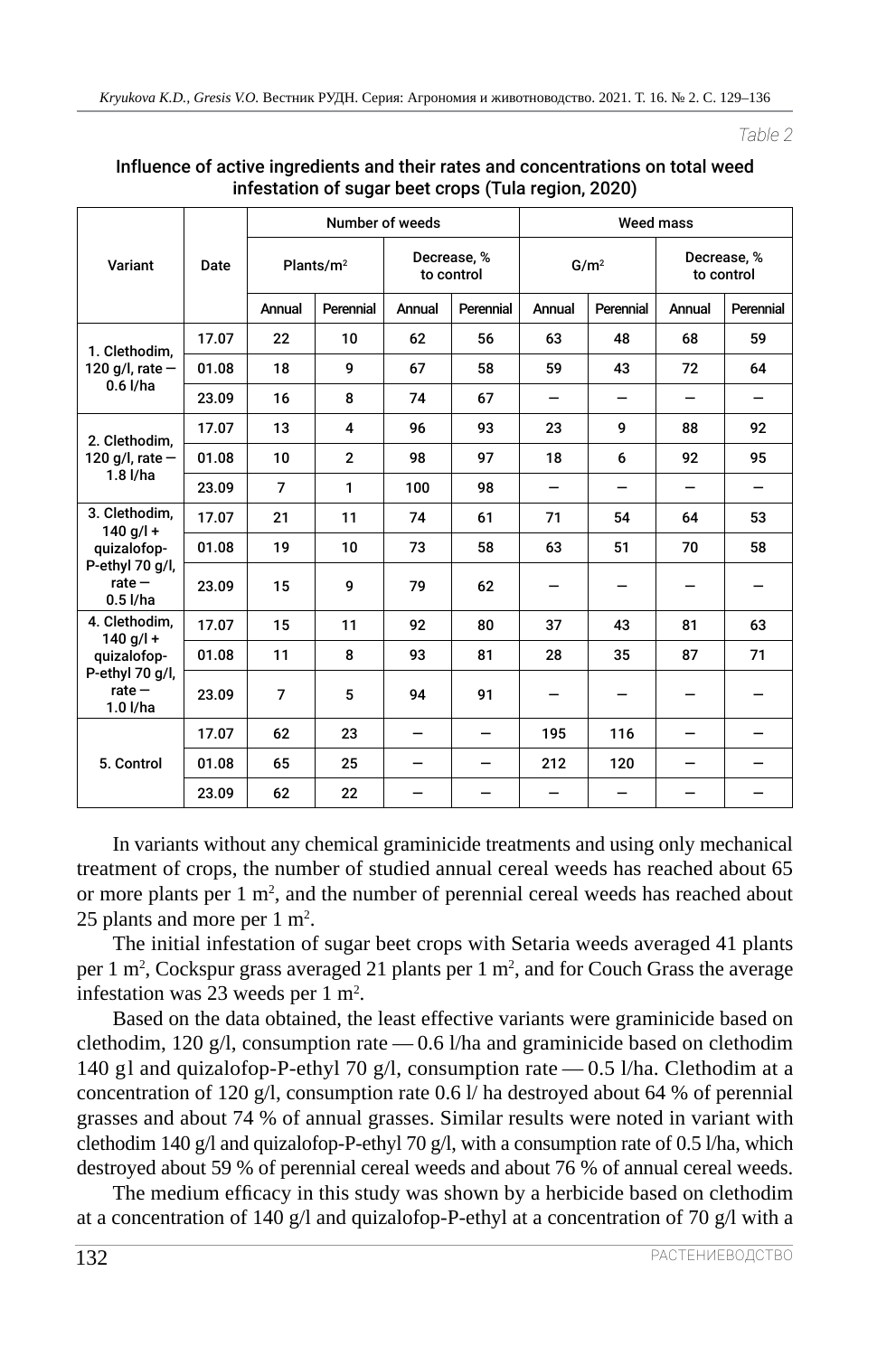consumption rate of 1.0 l/ha, reducing the number of studied annual and perennial weeds by 94 and 91 %, respectively. This agent with a consumption rate of 1.0 l/ha is inferior in terms of biological efficiency only to a herbicide based on clethodim, 120 g/l with a consumption rate of 1.8 l/ha.

The best biological efficiency in this study was recorded in variant with clethodim at a concentration of 120  $g/l$  and consumption rate of 1.8 l/ha. The weed decrease was 95 % and more for annual weeds and 98 % and more for perennial weeds compared to the control, i. e. at a given consumption rate of this agent based on clethodim at a concentration of 120 g/l, it almost completely destroys all weeds studied in this research and completely destroys annual weeds. The effect of this formulation and consumption rate was superior in biological effectiveness compared to the effect of other investigated graminicides.

The yield of sugar beet root crops of the 'Okean' hybrid, depending on the formulation and the consumption rate used, is shown in Table 3. Date of harvesting: September 23, 2020.

*Table 3*

## Sugar beet productivity depending on the graminicides and their consumption rates (Tula region, 2020)

| Variant                                                         | Average yield, t/ha | % to control |
|-----------------------------------------------------------------|---------------------|--------------|
| 1. Clethodim, 120 g/l, $-$ 0.6 l/ha                             | 26.4                | 118          |
| 2. Clethodim, 120 g/l, - 1.8 l/ha                               | 28.6                | 128          |
| 3. Clethodim, 140 g/l + quizalofop-P-ethyl 70 g/l, $-$ 0.5 l/ha | 26.5                | 119          |
| 4. Clethodim, 140 g/l + quizalofop-P-ethyl 70 g/l, $-$ 1.0 l/ha | 27.8                | 125          |
| 5. Control                                                      | 22.3                | 100          |

 $LSD05 = 1.6$  t/ha.

The average yield of sugar beet root crops without the use of the studied graminicides in the control was 22.3 t/ha.

In the variants with the use of the studied graminicides, significant increases in the yield of sugar beet were obtained, which averaged 18…28 %.

The largest increase in the yield of sugar beet reached 28 % for the formulation based on clethodim at a concentration of 120 g/l at a consumption rate of 1.8 l/ha, while the average yield of crops was 28.6 t/ha.

The lowest increase in yield among the studied graminicides was 18 and 19 % for the formulation based on clethodim at a concentration of 120 g/l with a consumption rate of 0.6 l/ha and for the formulation based on clethodim at a concentration of 140 g/l with quizalofop-P -ethyl at a concentration of 70  $g/l$  with a consumption rate of 0.5 l/ha, respectively, and the average yield of sugar beet was 26.4 and 26.5 t/ha, respectively.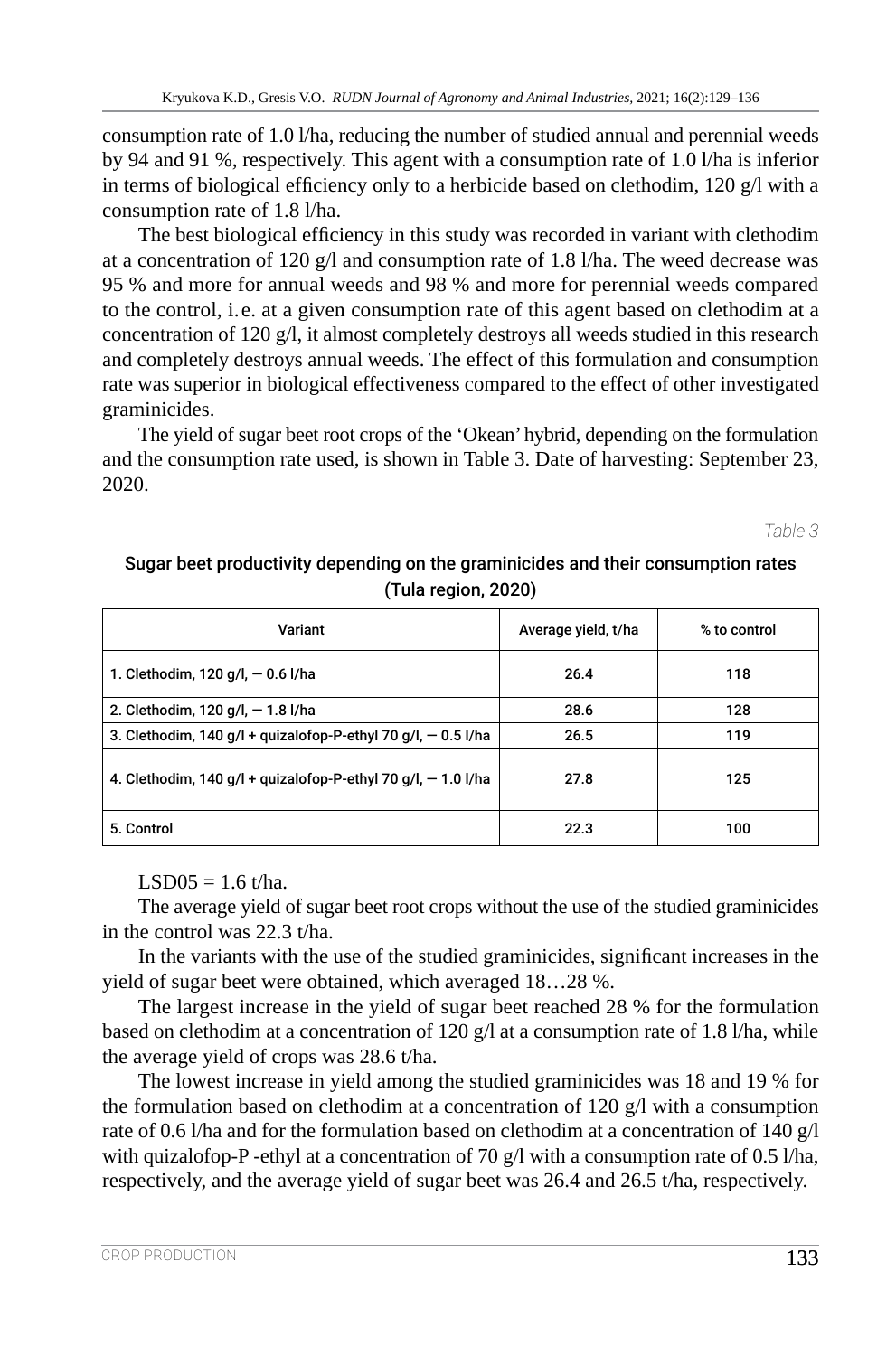The medium result in the increase of sugar beet productivity was 25 % in the formulation based on clethodim at a concentration of 140 g/l with quizalofop-P-ethyl at a concentration of 70 g/l with a consumption rate of 1.0 l/ha. The average yield of sugar beet was 27.8 t/ha.

### **Conclusions**

The most effective was a herbicide formulation based on clethodim at a concentration of 120 g/l with a consumption rate of 1.8 l/ha. Also, an effective result was shown by clethodim 140 g/l with quizalofop-P-ethyl 70 g/l with a consumption rate of 1.0 l/ha. The lowest biological effectiveness among studied agents was noted in graminicides based on clethodim, 120 g/l with a consumption rate of 0.6 l/ha and Clethodim, 140 g/l with Quizalofop-P‑ethyl 70 g/l with a consumption rate of 0.5 l/ha. The use of pesticides was safe for the protected crop and did not have any negative visual effects.

### References

1. Gureev II. *Sovremennye tekhnologii vozdelyvaniya i uborki sakharnoi svekly* [Modern technologies of cultivation and harvesting of sugar beets]. Moscow: Pechatnyi gorod publ.; 2011.

2. Shpaar D, Sushkov M. *Vyrashchivanie sakharnoi svekly* [Cultivation of sugar beet]. Moscow: Agropromizdat publ.; 1996.

3. Artokhin KS. *Sornye rasteniya* [Weed plants]. Moscow: Pechatniy gorod publ.; 2010.

4. Bazdyrev GI. *Zashchita sel'skokhozyaistvennykh kul'tur ot sornykh rastenii* [Protection of agricultural crops from weeds]. Moscow; 2004.

5. Spiridonov YY. Integrated crop protection program against weeds. *Zashchita i karantin rastenii*. 2000;(2):18—20.

6. Nikitin NV, Spiridonov YY, Shestakov VG. *Nauchno-prakticheskie aspekty tekhnologii primeneniya sovremennykh gerbitsidov v rastenievodstve* [Scientific and practical aspects of the technology of using modern herbicides in crop production]. Moscow: Pechatniy gorod publ.; 2010.

7. Gamuev VV, Gamuev OV. Protection of sugar beet from weeds. *Zemledelie*. 2013;(4):29—31.

8. Gamuev VV, Smirnov MA. Promising methods of protecting sugar beet from weeds. *Zemledelie*. 2015;(5):37—39.

9. Dvoryankin EA. The advantages of modern schemes of herbicides used in beet crops. *Sakharnaya svekla*. 2009;(1):33—36.

10. Ivaschenko AA. Sugar beet weed protection. *Zashchita i karantin rastenii*. 2005;(10):17—18.

11. Ivaschenko AA. Modern trends in protection of sugar beet from weeds. *Zashchita i karantin rastenii*. 2005;(2):26—30.

12. *Gosudarstvennyi katalog pestitsidov i agrokhimikatov, razreshennykh k primeneniyu na territorii Rossiiskoi Federatsii. Chast' I. Pestitsidy* [State catalog of pesticides and agrochemicals permitted for use on the territory of the Russian Federation. Part I. Pesticides]. Moscow: Ministry of Agriculture; 2020.

13. European Food Safety Authority, Anastassiadou M, Brancato A, Carrasco Cabrera L, Ferreira L, Greco L, Jarrah S, Kazocina A, Leuschner R, Magrans JO, Miron I, Pedersen R, Raczyk M, Reich H, Ruocco S, Sacchi A, Santos M, Stanek A, Tarazona J, Theobald A and Verani A. Review of the existing maximum residue levels for clethodim according to Article 12 of Regulation (EC) No 396/2005. *EFSA Journal*. 2019;17(5):5706. doi: 10.2903/j.efsa.2019.5706

14. Osterholt M, Webster E, Blouin D, McKnight B. Overlay of residual herbicides in rice for improved weed management. *Weed Technology*. 2019;33(3):426—430. doi: 10.1017/wet.2019.22

15. Mesnage R, Biserni M, Balu S, Frainay C, Poupin N, Jourdan F, et al. Integrated transcriptomics and metabolomics reveal signatures of lipid metabolism dysregulation in HepaRG liver cells exposed to PCB126. *Archives of Toxicology*. 2018;92(8):2533—2547. doi: 10.1007/s00204-018-2235-7

16. Mesnage R, Biserni M, Wozniak E, Xenakis T, Mein CA, Antoniou MN. Comparison of transcriptome responses to glyphosate, isoxaflutole, quizalofop-p-ethyl and mesotrione in the HepaRG cell line. *Toxicology Reports*. 2018;5:819—826. doi: 10.1016/j.toxrep.2018.08.005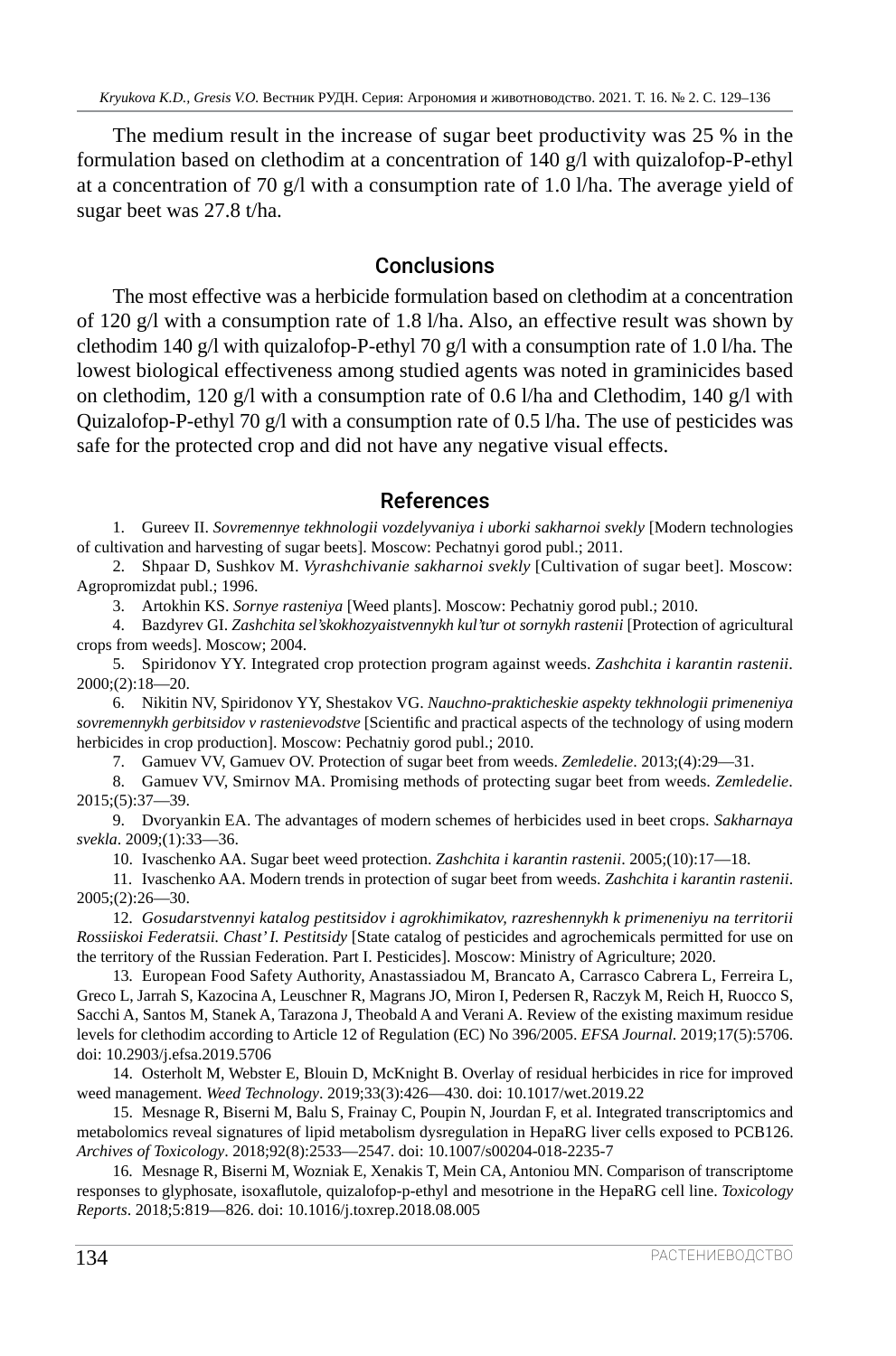17. Biserni M, Mesnage R, Ferro R, Wozniak E, Xenakis T, Mein CA, et al. Quizalofop-p-Ethyl induces adipogenesis in 3T3-L1 adipocytes. *Toxicological Sciences*. 2019;170(2):452—461. doi: 10.1093/toxsci/kfz097

18. Jankowska M, Kaczynski P, Lozowicka B. Metabolic profile and behavior of clethodim and spirotetramat in herbs during plant growth and processing under controlled conditions. *Scientific Reports*. 2020;10(1):1323. doi: 10.1038/s41598-020-58130-3

19. Guldiken B, Ozkan G, Catalkaya G, Ceylan FD, Yalcinkaya IE, Capanoglu E. Phytochemicals of herbs and spices: Health versus toxicological effects. *Food and Chemical Toxicology*. 2018;119,37—49. doi: 10.1016/j. fct.2018.05.050

#### **About authors:**

*Kryukova Kristina Dmitrievna* — Master student, Agrobiotechnology department, Agrarian and Technology Institute, Peoples' Friendship University of Russia (RUDN University), 8/2, Miklukho-Maklaya st., Moscow, 117198, Russian Federation; e-mail: k\_kryukova@inbox.ru

*Gresis Valeriya Olegovna* — PhD student, Assistant Professor, Agrobiotechnology department, Agrarian and Technology Institute, Peoples' Friendship University of Russia (RUDN University), 8/2, Miklukho-Maklaya st., Moscow, 117198, Russian Federation; e-mail: gresis\_vo@pfur.ru

## Изучение различий биологической эффективности применения одно- и двухкомпонентного граминицида на сахарной свекле в условиях Тульской области

# **К.Д. Крюкова** ⊠, В.О. Гресис

#### Российский университет дружбы народов, *г. Москва, Российская Федерация*  $\boxtimes$ k kryukova@inbox.ru

**Аннотация.** Одна из наиболее актуальных проблем при возделывании сахарной свеклы в России нарушение технологии выращивания и низкоэффективная защита данной культуры, что приводит к высокой засоренности полей. Разработка и подбор наиболее высокоэффективных, селективных и доступных гербицидов, которые обладают низкой фитотоксичностью и не ухудшают химических свойств почвы, для применения на посевах сахарной свеклы остается актуальной по сей день. Цель данного исследования — изучить биологическую эффективность применения различных доз одно- или двухкомпонентных граминицидов на посевах сахарной свеклы против таких сорных растений, как пырей ползучий (*Elytrigia repens* (L.) *Nevski*), куриное просо (*Echinochloa crusgalli* (L.) *Beauv*.), щетинник сизый (*Setaria glauca* (L.) *Beauv*). Исследование проводилось территории Тульской области в 2020 г. Общая площадь опыта составила 480 м<sup>2</sup>. Использование нормы расхода действующих веществ клетодим + хизалофоп-П-этил с нормой расхода 0,5 л/га снижало количество и массу однолетних злаковых сорняков на 64…71 %, количество и массу многолетних злаковых сорняков на 54…58 %, что было на уровне эффективности использования нормы расхода действующего вещества клетодим 0,6 л/га. Эффективность нормы расхода 1,0 л/га препаративной формы на основе клетодима + хизалофоп-П‑этила была выше эффективности нормы расхода 0,6 л/га препаративной формы на основе клетодима, но ниже эффективности нормы расхода 1,8 л/га препаративной формы на основе клетодима. Наибольшую прибавку урожайности получили при использовании норм расхода 1,8 л/га препаративной формы на основе клетодима — 28 % и 1 л/га двухкомпонентного гербицида — 25 %.

**Ключевые слова:** сахарная свекла, биологическая эффективность, пестицид, гербицид, граминицид, клетодим, хизолофоп-П‑этил

**Заявление о конфликте интересов:** Авторы заявляют об отсутствии конфликта интересов.

#### **История статьи:**

Поступила в редакцию: 5 мая 2021 г. Принята к публикации: 1 июня 2021 г.